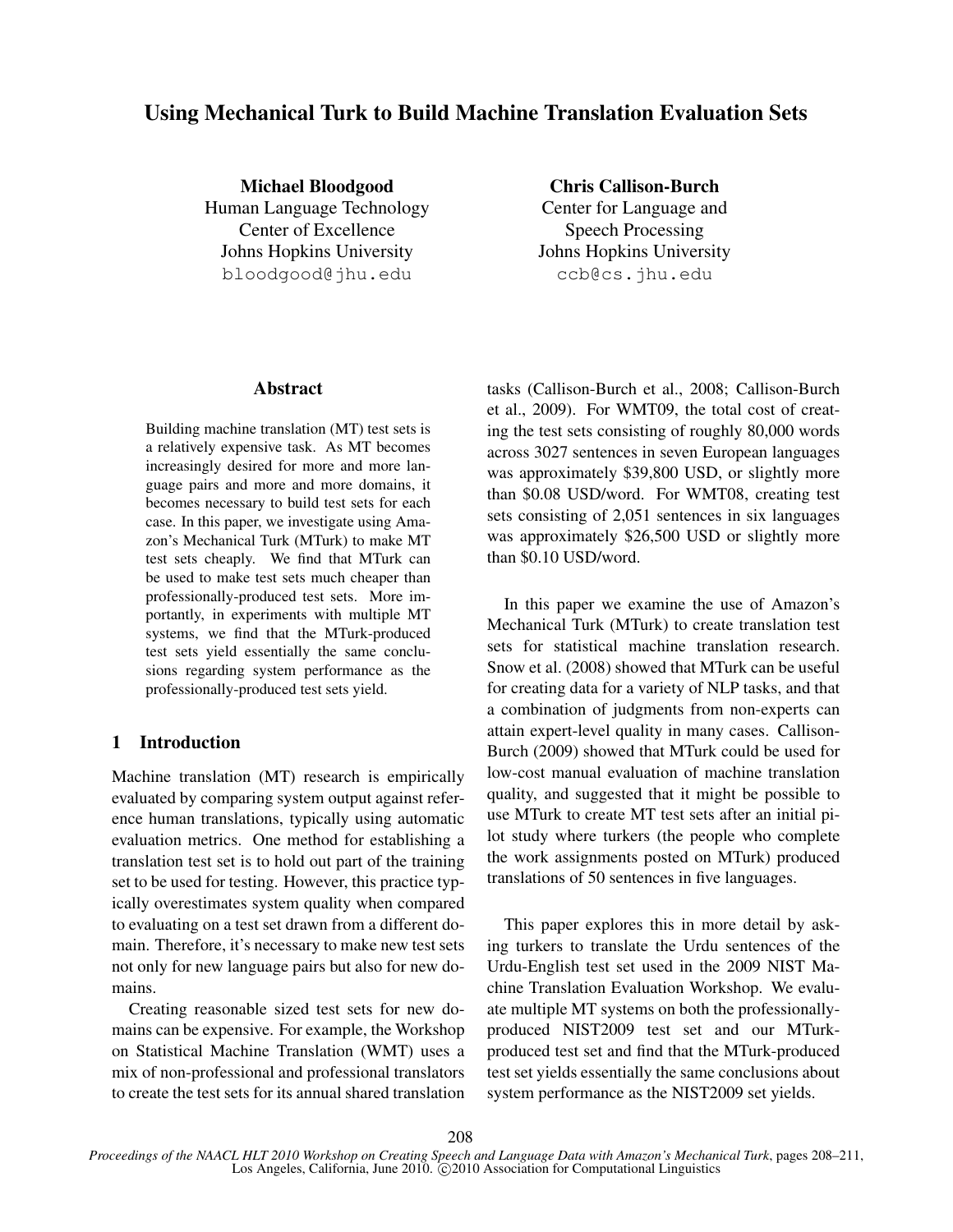## 2 Gathering the Translations via Mechanical Turk

The NIST2009 Urdu-English test set<sup>1</sup> is a professionally produced machine translation evaluation set, containing four human-produced reference translations for each of 1792 Urdu sentences. We posted the 1792 Urdu sentences on MTurk and asked for translations into English. We charged \$0.10 USD per translation, giving us a total translation cost of \$179.20 USD. A challenge we encountered during this data collection was that many turkers would cheat, giving us fake translations. We noticed that many turkers were pasting the Urdu into an online machine translation system and giving us the output as their response even though our instructions said not to do this. We manually monitored for this and rejected these responses and blocked these workers from computing any of our future work assignments. In the future, we plan to combat this in a more principled manner by converting our Urdu sentences into an image and posting the images. This way, the cheating turkers will not be able to cut and paste into a machine translation system.

We also noticed that many of the translations had simple mistakes such as misspellings and typos. We wanted to investigate whether these would decrease the value of our test set so we did a second phase of data collection where we posted the translations we gathered and asked turkers (likely to be completely different people than the ones who provided the initial translations) to correct simple grammar mistakes, misspellings, and typos. For this postediting phase, we paid \$0.25 USD per ten sentences, giving a total post-editing cost of \$44.80 USD.

In summary, we built two sets of reference translations, one with no editing, and one with postediting. In the next section, we present the results of experiments that test how effective these test sets are for evaluating MT systems.

#### 3 Experimental Results

A main purpose of an MT test set is to evaluate various MT systems' performances relative to each other and assist in drawing conclusions about the relative quality of the translations produced by the systems.<sup>2</sup> Therefore, if a given system, say System A, outperforms another given system, say System B, on a high-quality professionally-produced test set, then we would want to see that System A also outperforms System B on our MTurk-produced test set. It is also desirable that the magnitudes of the differences in performance between systems also be maintained.

In order to measure the differences in performance, using the differences in the absolute magnitudes of the BLEU scores will not work well because the magnitudes of the BLEU scores are affected by many factors of the test set being used, such as the number of reference translations per foreign sentence. For determining performance differences between systems and especially for comparing them *across different test sets*, we use percentage of baseline performance. To compute percentage of baseline performance, we designate one system as the baseline system and use percentage of that baseline system's performance. For example, Table 1 shows both absolute BLEU scores and percentage performance for three MT systems when tested on five different test sets. The first test set in the table is the NIST-2009 set with all four reference translations per Urdu sentence. The next four test sets use only a single reference translation per Urdu sentence (ref 1 uses the first reference translation only, ref 2 the second only, etc.). Note that the BLEU scores for the single-reference translation test sets are much lower than for the test set with all four reference translations and the difference in the absolute magnitudes of the BLEU scores between the three different systems are different for the different test sets. However, the percentage performance of the MT systems is maintained (both the ordering of the systems and the amount of the difference between them) across the different test sets.

We evaluated three different MT systems on the NIST2009 test set and on our two MTurk-produced test sets (MTurk-NoEditing and MTurk-Edited). Two of the MT systems (ISI Syntax (Galley et al.,

<sup>1</sup> http://www.itl.nist.gov/iad/894.01/tests/mt/2009/ ResultsRelease/currentUrdu.html

<sup>2</sup>Another useful purpose would be to get some absolute sense of the quality of the translations but that seems out of reach currently as the values of BLEU scores (the defacto standard evaluation metric) are difficult to map to precise levels of translation quality.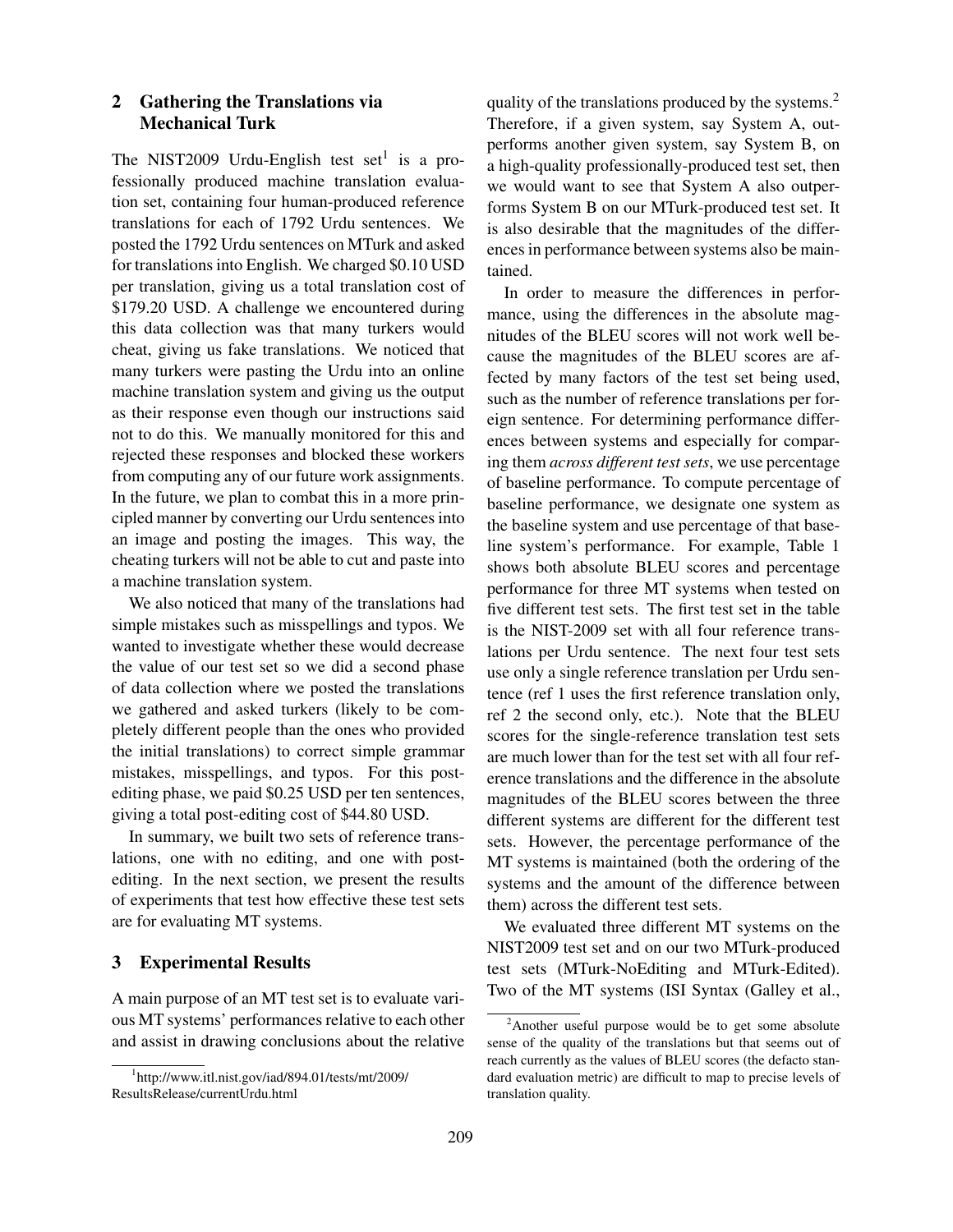| Eval               | <b>ISI</b> | <b>JHU</b> | <b>Joshua</b> |
|--------------------|------------|------------|---------------|
| Set                | (Syntax)   | (Syntax)   | (Hier.)       |
| <b>NIST-2009</b>   | 33.10      | 32.77      | 26.65         |
| $(4 \text{ refs})$ | 100%       | 99.00%     | 80.51%        |
| <b>NIST-2009</b>   | 17.22      | 16.98      | 14.25         |
| $(\text{ref } 1)$  | 100%       | 98.61%     | 82.75%        |
| <b>NIST-2009</b>   | 17.76      | 17.14      | 14.69         |
| $(\text{ref } 2)$  | 100%       | 96.51%     | 82.71%        |
| <b>NIST-2009</b>   | 16.94      | 16.54      | 13.80         |
| $(\text{ref } 3)$  | 100%       | 97.64%     | 81.46%        |
| <b>NIST-2009</b>   | 13.63      | 13.67      | 11.05         |
| $(\text{ref } 4)$  | 100%       | 100.29%    | 81.07%        |

Table 1: This table shows three MT systems evaluated on five different test sets. For each system-test set pair, two numbers are displayed. The top number is the BLEU score for that system when using that test set. For example, ISI-Syntax tested on the NIST-2009 test set has a BLEU score of 33.10. The bottom number is the percentage of baseline system performance that is achieved. ISI-Syntax (the highest-performing system on NIST2009 to our knowledge) is used as the baseline. Thus, it will always have 100% as the percentage performance for all of the test sets. To illustrate computing the percentage performance for the other systems, consider for JHU-Syntax tested on NIST2009, that its BLEU score of 32.77 divided by the BLEU score of the baseline system is  $32.77/33.10 \approx 99.00\%$ 

2004; Galley et al., 2006) and JHU Syntax (Li et al., 2009) augmented with (Zollmann and Venugopal, 2006)) were chosen because they represent stateof-the-art performance, having achieved the highest scores on NIST2009 to our knowledge. They also have very similar performance on NIST2009 so we want to see if that similar performance is maintained as we evaluate on our MTurk-produced test sets. The third MT system (Joshua-Hierarchical) (Li et al., 2009), an open source implementation of (Chiang, 2007), was chosen because though it is a competitive system, it had clear, markedly lower performance on NIST2009 than the other two systems and we want to see if that difference in performance is also maintained if we were to shift evaluation to our MTurk-produced test sets.

Table 2 shows the results. There are a number of observations to make. One is that the absolute magnitude of the BLEU scores is much lower for all systems on the MTurk-produced test sets than on

| Eval       | <b>ISI</b> | <b>JHU</b> | <b>Joshua</b> |
|------------|------------|------------|---------------|
| <b>Set</b> | (Syntax)   | (Syntax)   | (Hier.)       |
| NIST-      | 33.10      | 32.77      | 26.65         |
| 2009       | 100%       | 99.00%     | 80.51%        |
| MTurk-     | 13.81      | 13.93      | 11.10         |
| NoEditing  | 100%       | 100.87%    | 80.38%        |
| MTurk-     | 14.16      | 14.23      | 11.68         |
| Edited     | 100%       | 100.49%    | 82.49%        |

Table 2: This table shows three MT systems evaluated using the official NIST2009 test set and the two test sets we constructed (MTurk-NoEditing and MTurk-Edited). For each system-test set pair, two numbers are displayed. The top number is the BLEU score for that system when using that test set. For example, ISI-Syntax tested on the NIST-2009 test set has a BLEU score of 33.10. The bottom number is the percentage of baseline system performance that is achieved. ISI-Syntax (the highest-performing system on NIST2009 to our knowledge) is used as the baseline.

the NIST2009 test set. This is primarily because the NIST2009 set had four translations per foreign sentence whereas the MTurk-produced sets only have one translation per foreign sentence. Due to this different scale of BLEU scores, we compare performances using percentage of baseline performance. We use the ISI Syntax system as the baseline since it achieved the highest results on NIST2009. The main observation of the results in Table 2 is that both the relative performance of the various MT systems and the amount of the differences in performance (in terms of percentage performance of the baseline) are maintained when we use the MTurkproduced test sets as when we use the NIST2009 test set. In particular, we can see that whether using the NIST2009 test set or the MTurk-produced test sets, one would conclude that ISI Syntax and JHU Syntax perform about the same and Joshua-Hierarchical delivers about 80% of the performance of the two syntax systems. The post-edited test set did not yield different conclusions than the non-edited test set yielded so the value of post-editing for test set creation remains an open question.

## 4 Conclusions and Future Work

In conclusion, we have shown that it is feasible to use MTurk to build MT evaluation sets at a sig